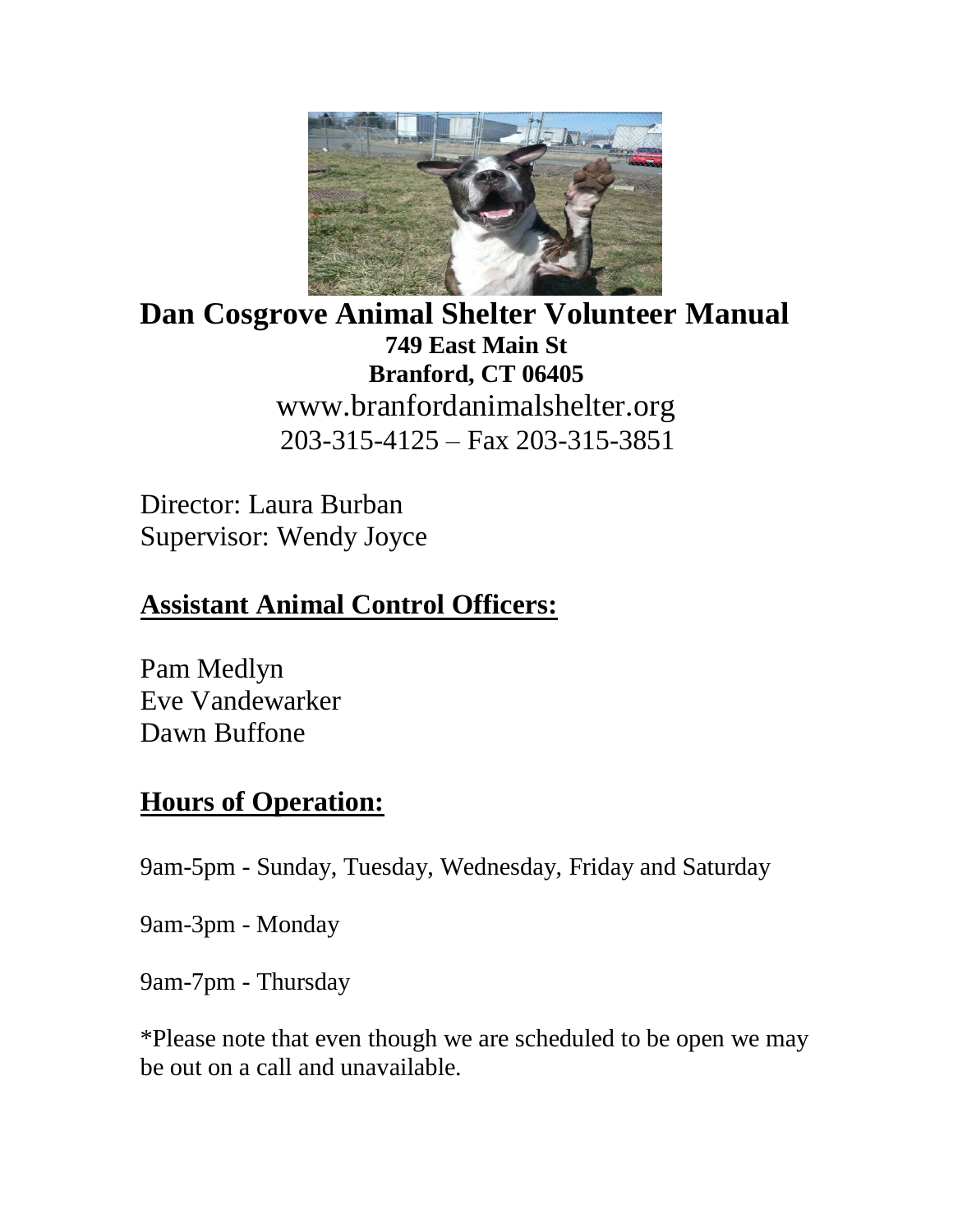# **Shelter Operations** Manual and Welcome Packet

Thank you for your interest in becoming a volunteer!

The Dan Cosgrove Animal Shelter has been helping homeless pets across the shoreline and beyond since 2003. Hundreds of animals come through our doors each year and it takes a lot of time, rehabilitation and vet care to place them into new homes.

With such great support from our Towns of Branford and North Branford, our Dedicated Staff and Our terrific Volunteer base, we provide some of the best animal control & shelter services available in the State.

We are so much more than a traditional shelter! We offer many programs and services to educate, inform and inspire people to take responsible care of their pets and to treat them with the kindness they deserve. With the support from people from all over Connecticut and beyond, we are helping to create a better community for all.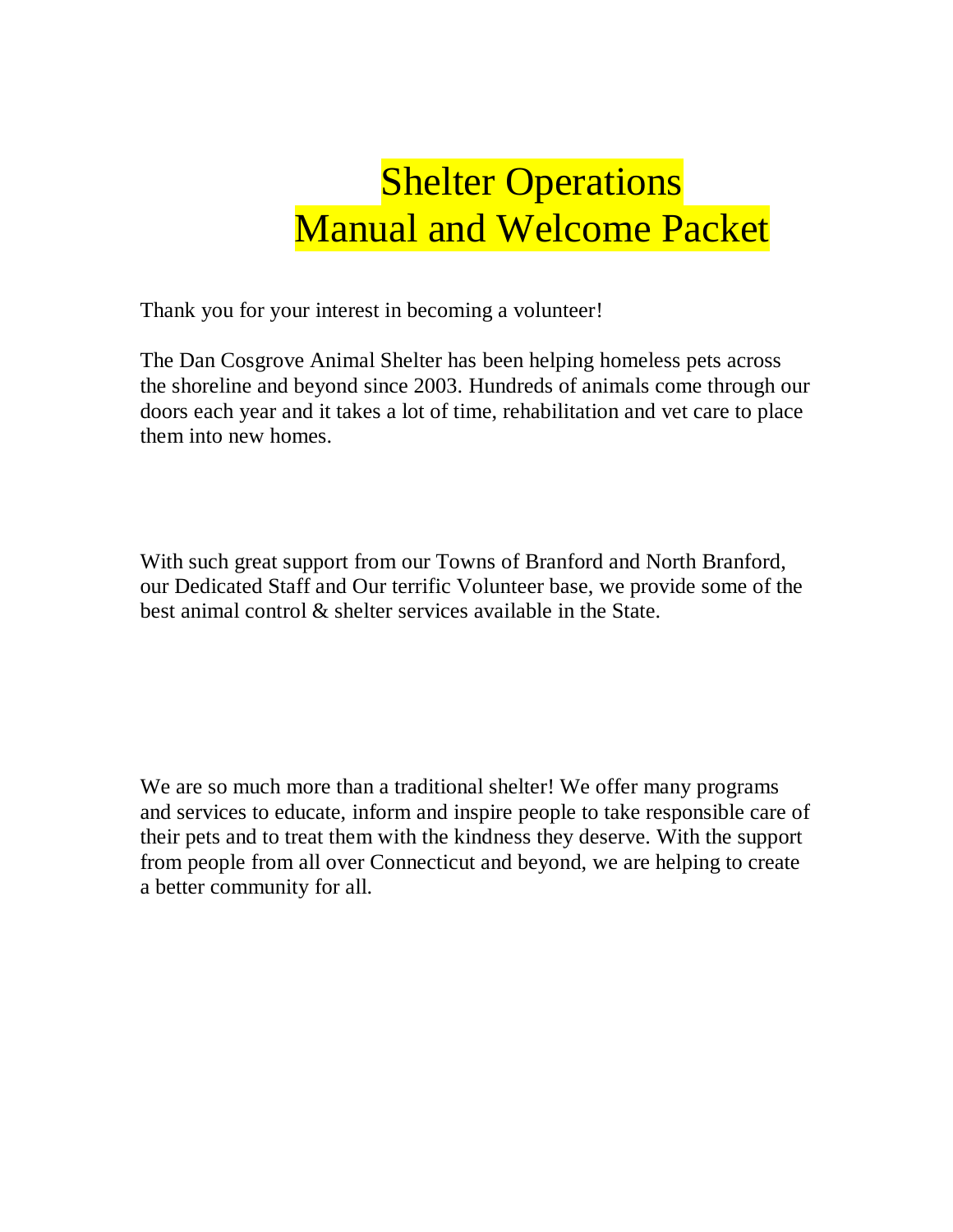Some of the programs we currently provide are:

- Humane Education through schools, seminars and special needs groups
- Internships for Both High School and College Students looking to gain experience working hands on with animals, learning about investigations and providing services to enhance both public and animal safety
- Rehabilitation to the most abused, neglected and sickly animals
- Adoption counseling and basic training for new adopters
- Lost & Found Community Internet Board-Website
- Low or No Cost Rabies and Microchipping Clinics
- Pet Food Pantry for people going through **hardships**
- Education through orientation provided on a biweekly basis with Volunteer Coordinators
- Outreach Programs with MANY Off site Adoption Events and FUNDRAISERS!
- Therapy Dogs to our Adult Day Care and Assisted Living Residents
- Community Resource Guidance
- Seniors matching seniors program
- Animal Camp For Children

Because of our amazing staff, volunteer base and community support we continue to rehabilitate more animals, upgrade our programs and provide more support to our community.

Thank you,

The Staff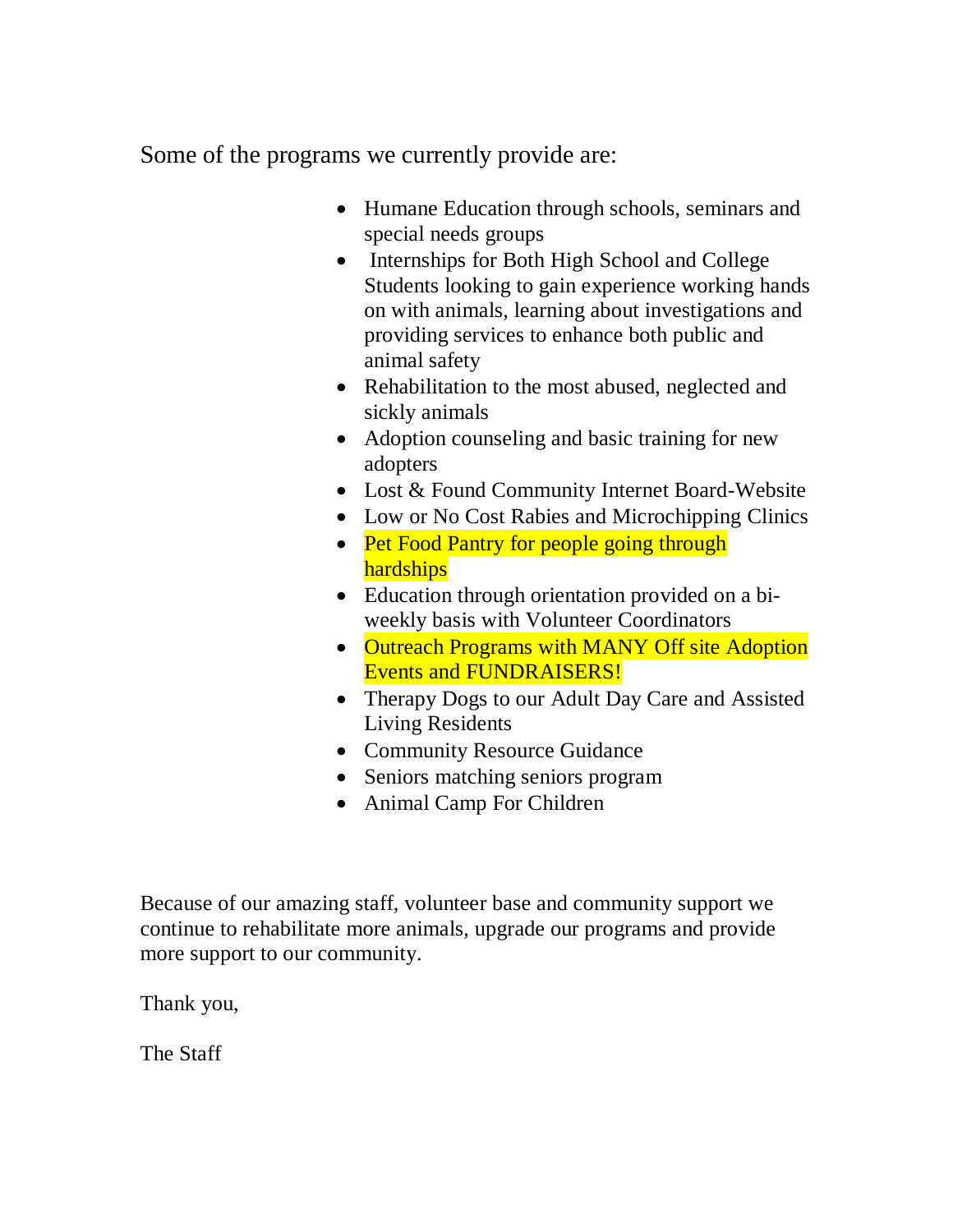### **Mission Statement**



**Our mission** is to protect both the public and the animals, provide excellent animal care, find good homes for our animal guests, to promote responsible pet guardianship, to work to end the overpopulation of feral cats in our community, and to run a well-organized, efficient shelter with rehabilitation through education philosophy.

*RESCUE REHABILITATE REHOME* 

#### *WHAT WE DO FOR OUR DOGS, CATS, AND CRITTERS IF APPLICABLE:*

#### *VACCINES*

#### *DISEASE TESTING*

#### *SPAY /NEUTER*

#### *MEDICAL CARE*

#### *MICROCHIPPING OF DOGS*

#### *SOCIALIZATION*

#### *EXERCISE*

#### *HEARTWORM TESTING FOR DOGS*

#### *OBEDIENCE TRAINING FOR DOGS*

#### *FELINE LEUKEMIA AND AIDS TESTING*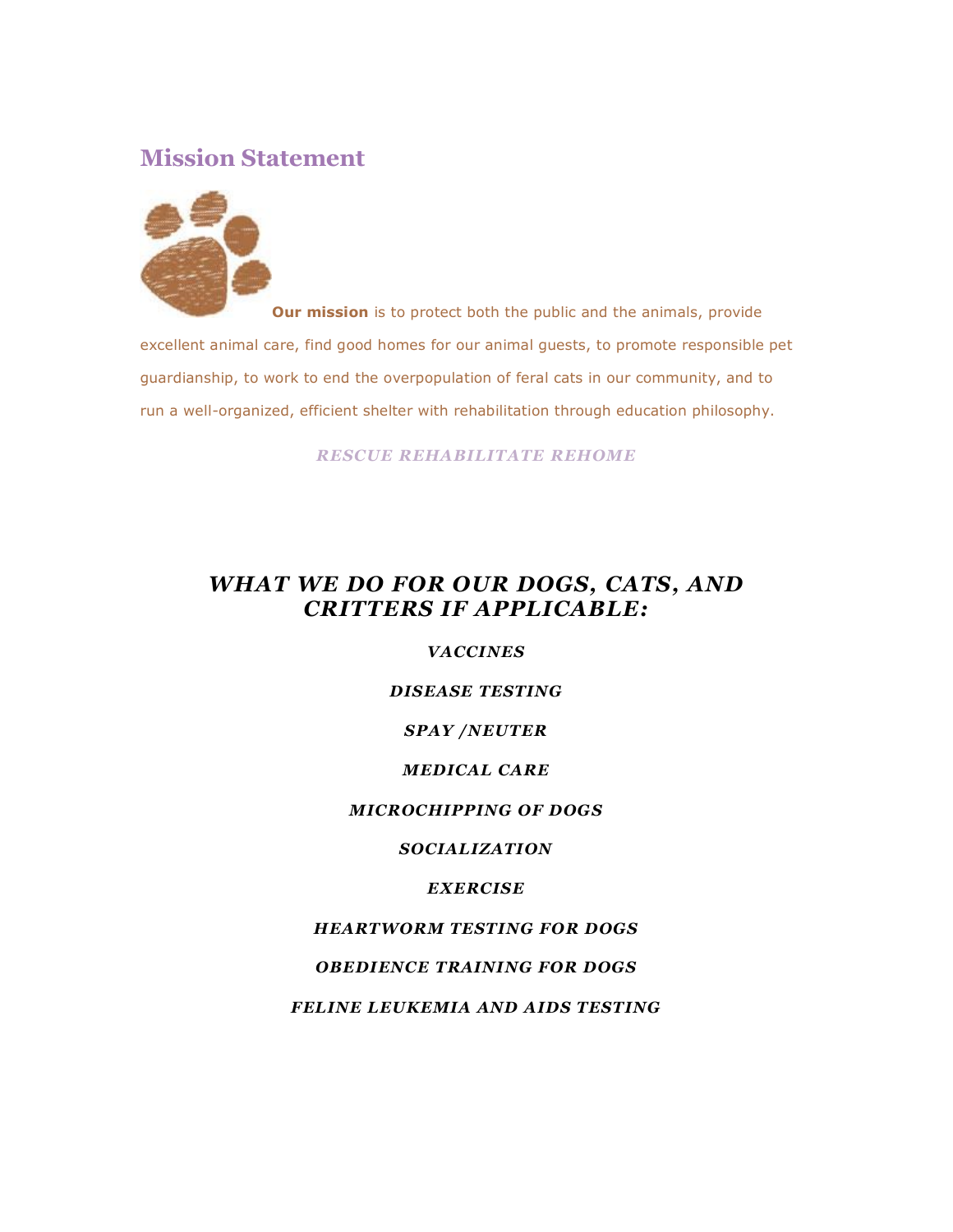# **Volunteer Policies and Guidelines:**

DCAS depends on their volunteers to be on time and efficient during their volunteer hours. We appreciate your support and the animals depend on you to help our operation to run effectively.

# **Time Commitment:**

DCAS requires a minimum of four hours of service per month. For volunteers interested in only fundraising or off site adoption events please see the Director for additional information. The four hours per month that are required are expected to be on a set schedule for the first six months. This means as an example every other Friday 3pm-5pm (for a six month time frame).

CURRENTLY WE ARE ONLY ACCEPTING NEW VOLUNTEERS on MONDAY – FRIDAY- We do have limited availability for help on Saturday and Sunday but only 8:30amnoon. ( The help on the weekends is strictly for cleaning).

If you are not able to complete a six month schedule you will not be accepted as a volunteer at this time.

Volunteers interested in a Summer Program or School Program please meet with the Director.

We do not accept Court Mandated Community Service Volunteers, nor will we sign off on their paperwork.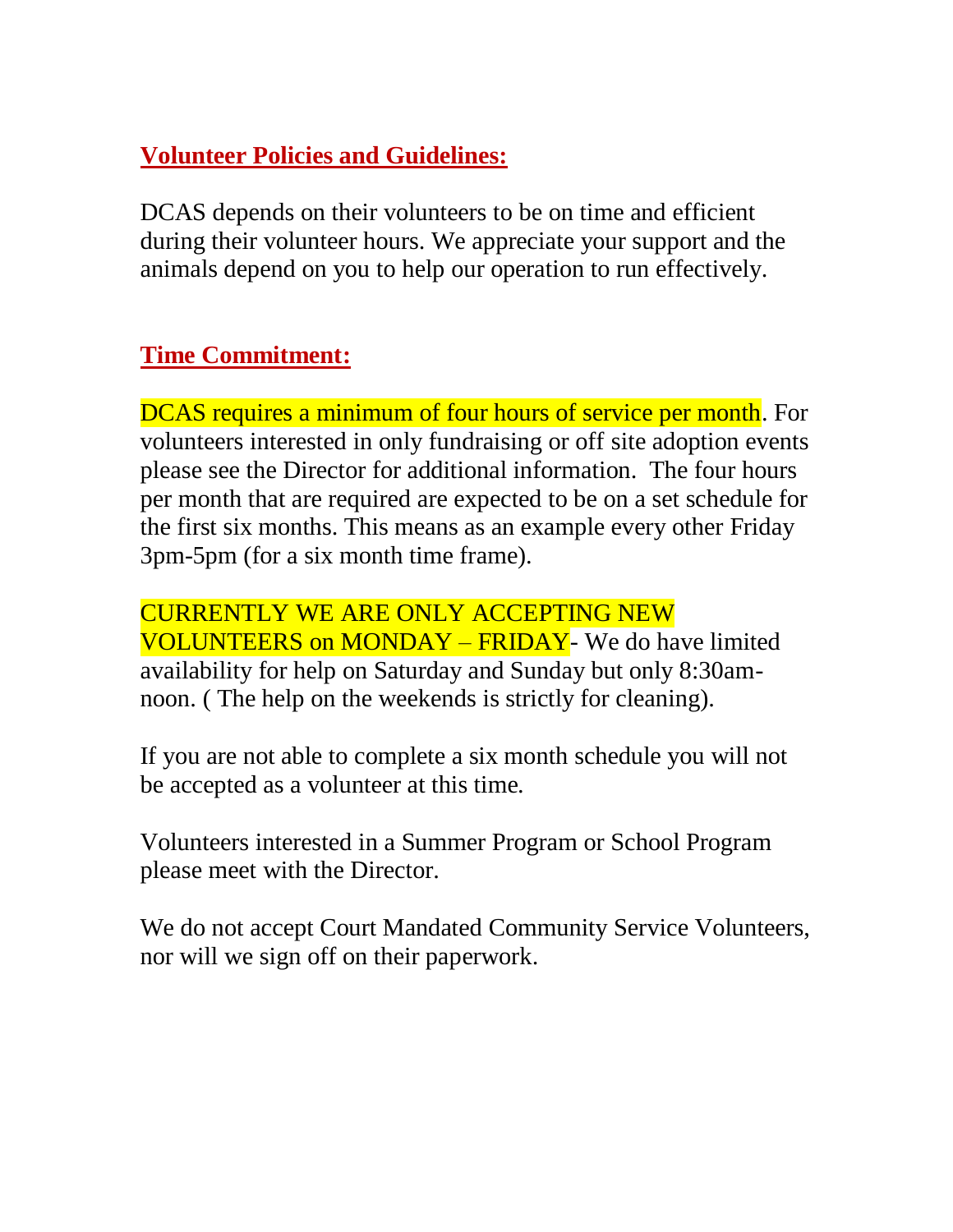### **Inactiveness:**

Volunteers who miss one month of volunteering will be required to wait until the next orientation to sign up again. They will be required to go through all of the training protocols necessary.

# **Dress Code:**

### **All volunteers are required to wear their volunteer T-Shirt every time they volunteer.**

If you wish to handle dogs and have completed and passed the Dog Handling class you will be required to pay a \$15.00 fee to obtain your leash which is a part of your uniform requirements.

All volunteers are required to wear long pants while volunteering at the shelter and sneakers.

# ANY OTHER OUTFIT IS COMPLETELY UNACCEPTABLE AND YOU WILL BE DISMISSED!

### **Volunteer Conduct and Responsibilities for children volunteers**

Please note that the staff and the Director are employed by the Town and ultimately have final say over animal care, decisions and concerns. And while we may value your input, you do not have the ability to make any decisions as a Coordinator or a volunteer as to what ultimately suits the animals, the shelter and the public. Please also note, that while you are in this building your actions reflect on the Town, The Director and the Staff. It is a privilege to volunteer here, not a right. Please keep that in mind and act accordingly.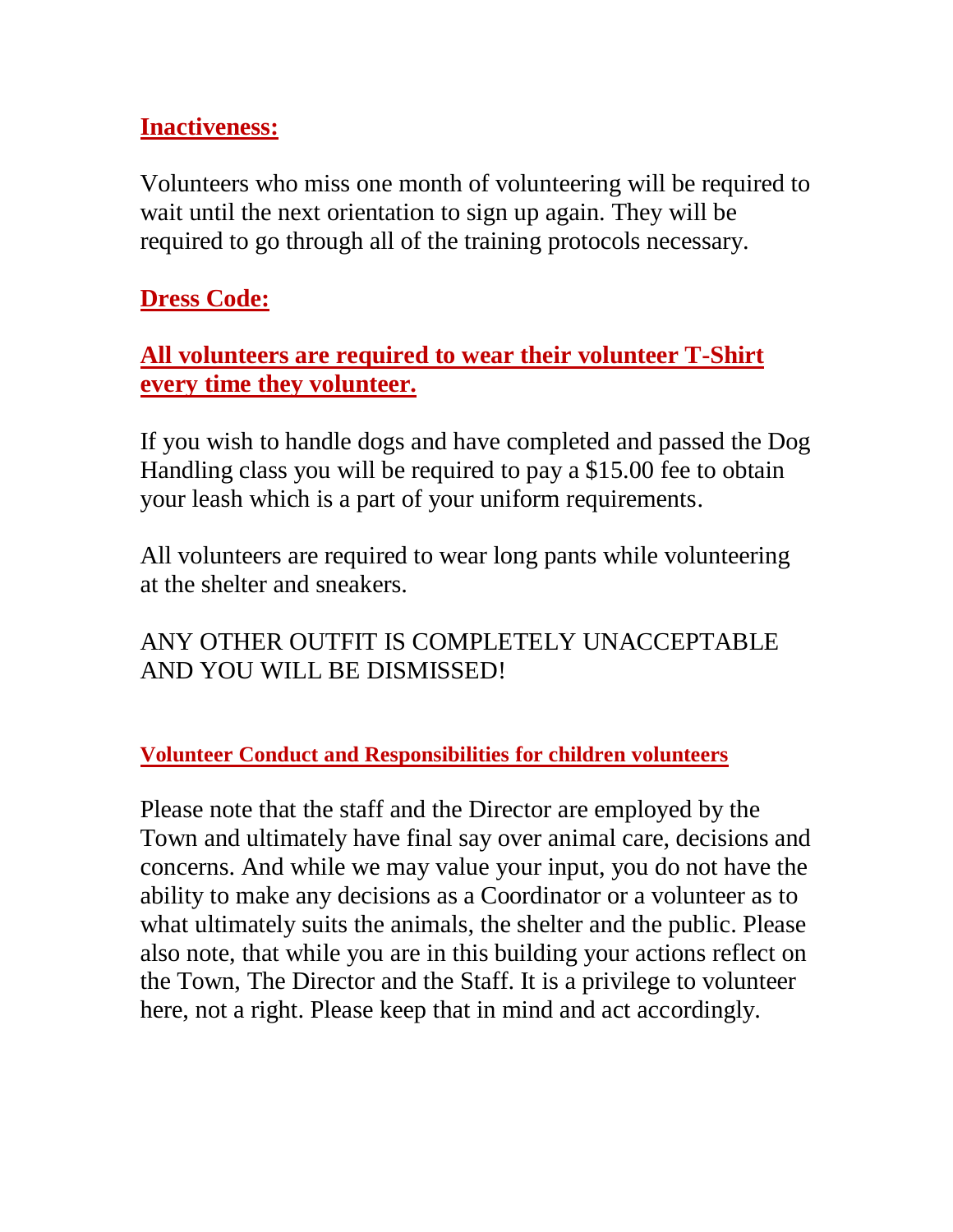Our top concern is to protect the public (and that includes you as volunteers) and to protect the safety of the animals, please keep that in mind when you are volunteering here.

For Parents: If your child is under 13 years old you need to stay with them at all times in whatever area of the shelter they are in. Should your child be over the age of 13 years old we may grant you the right to sit in the lobby or in your vehicle; However, that decision is ultimately made by staff.

Children 16 years and older may be left at shelter to perform volunteer activities but parents or guardians must be available to pick them up at a moment's notice if staff is called out into the field for a complaint. Please note there are times where the shelter will be completely shut down to deal with cruelty or other cases.

When dealing with the public you should always be polite and courteous. It is the policy of DCAS to be free of discrimination and harassment, as well as one that promotes equal opportunity and equitable treatment. Any type of harassment or discrimination will not be tolerated.

Cell phone use is **not** permitted in the building. Please utilize personal phone calls outside of the shelter.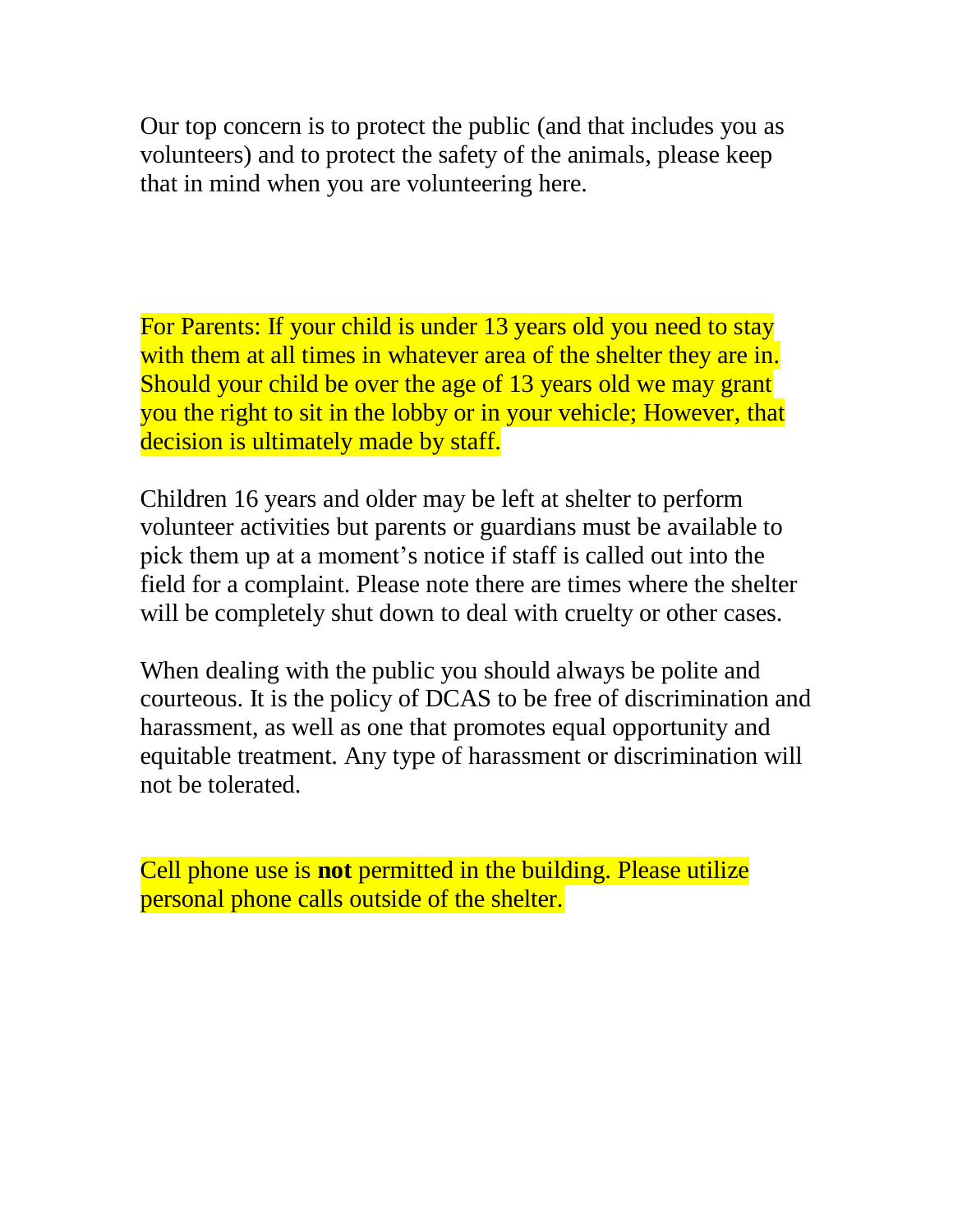# **Violence in the Workplace:**

DCAS does not tolerate physical, verbal, or visual harassment. We also do not tolerate violent, aggressive or threatening behavior.

### **Drug-Free and Smoke Free Workplace:**

DCAS is a drug free and Smoke Free work place. DCAS will ensure that all volunteers perform their duties and responsibilities free of the influence of unlawful drugs and/or unimpaired by alcohol.

### **Off Limit Areas:**

Certain areas of the shelter are off-limits to volunteers for the safety, unless specifically authorized to enter. These include the cat quarantine room, the dog quarantine room, behind the desk of the shelter staff, and the director's office. Volunteers are not to go into desks, paperwork, files and are prohibited from the use of the Town of Branford computers. Volunteers are NEVER allowed to answer shelter phones and are not to open the shelter doors if the ACO's locked it. No personal pets are allowed on shelter property or in the animal control facility unless they are hear for an adoption meeting.

### **Privacy, Social Media and Public Interactions:**

Any information pertaining to ACO records and cases which you may become privileged to as a result of your being a volunteer. Under certain circumstances Animal Control will not be allowed to discuss cases that are under investigation or pending criminal court action. Volunteers are specifically prohibited from discussing any aspect of animal control cases with any representative of the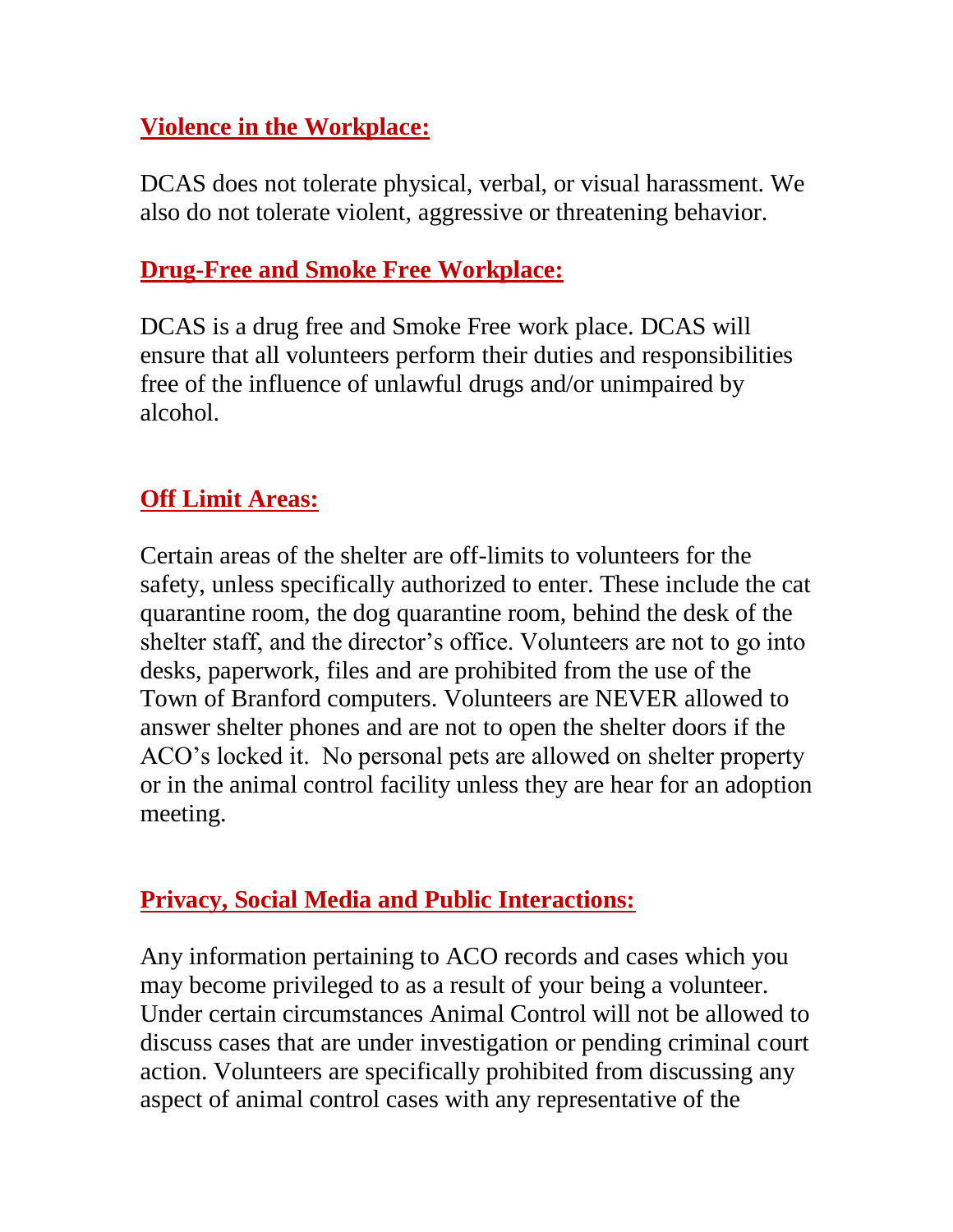media. Pictures or videos of any animals involved with any cases are prohibited and will be a reason for permanent dismissal.

Volunteers are prohibited from giving recommendations to dog walkers, daycare facilities, trainers or any other animal care professionals to the public. Volunteers are not to promote any business of their own or to promote others while representing the shelter.

DCAS volunteers may from time to time learn of new kittens or puppies that are residing at the shelter or in foster rooms. You may not take photographs or market them to friends or family until given permission of animal control.

DCAS volunteers are not to comment on negative comments on social media regarding animal control issues in Branford, North Branford or any other town as well as controversial issues that could negatively impact DCAS.

# **Adoptions:**

Volunteers may assist guests asking questions about adoptions but may not facilitate actual adoptions. Only ACO's may approve adoptions of any animals at the shelter.

# **Discipline:**

DCAS volunteers who commit violations of our policy will be verbally warned once. Volunteers need to speak to the Director should they have any questions about why they have been verbally warned. A written dismissal will be given to volunteers that have been warned. Dismissal could come from not showing up on dates they are scheduled, abusive behavior, harassing behavior, etc.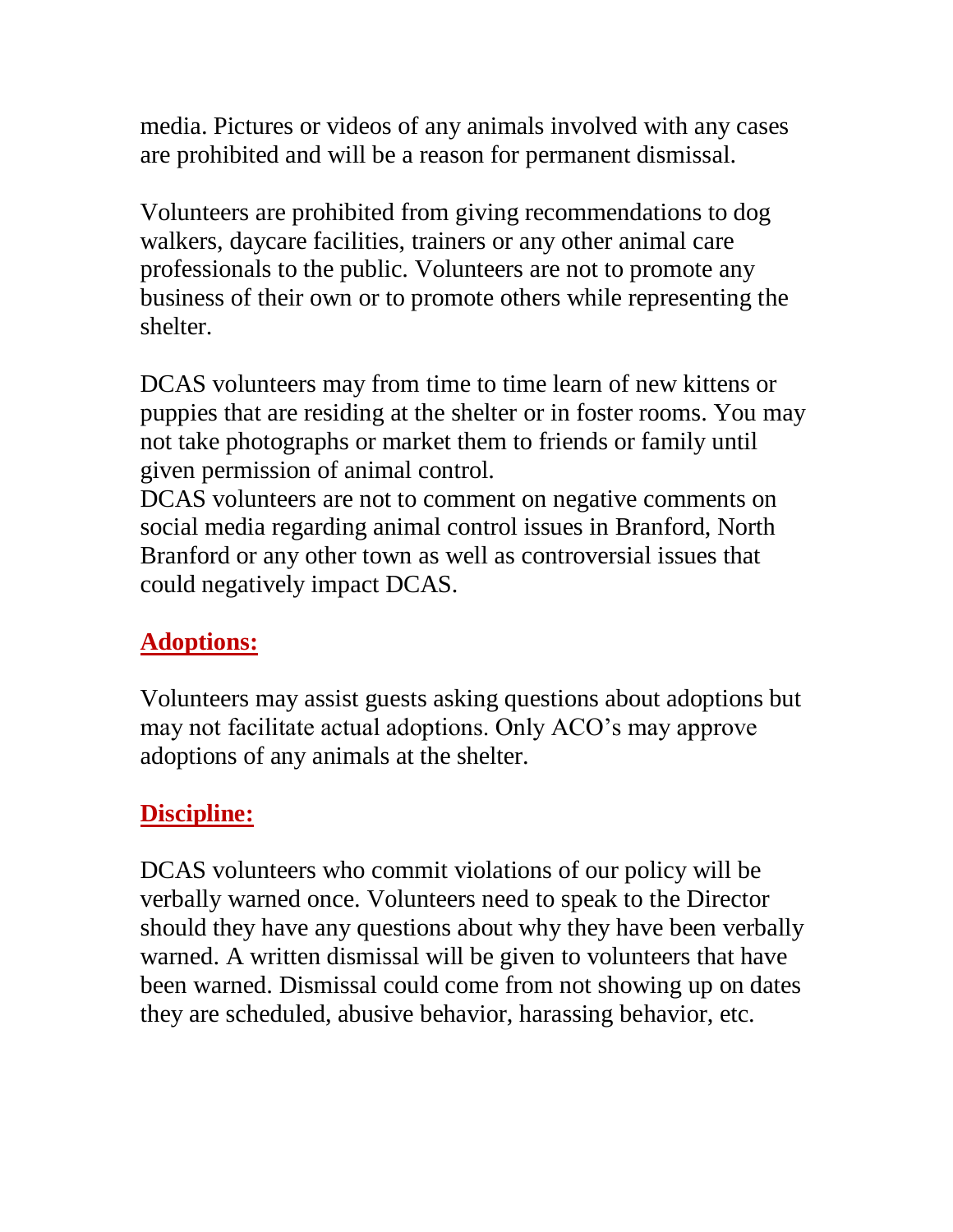# **Handling of Animals:**

Animals that are found abandoned are held at the shelter for seven days to see if an owner comes forward. If no owner comes forward the animal will become available for adoption if we find it suitable to be adopted. After the animal is deemed adoptable, they will be spayed/neutered, vaccinated, microchipped (dogs), feline leukemia/aids tested, and de wormed. Owner released animals may be available immediately if they have the appropriate paperwork to show they are up to date on vaccinations. Any unauthorized handling of any of the shelter animals will be terms for dismissal without a warning.

# **Overview of Volunteer Roles:**

### **All volunteers are expected to be independent meaning they do not rely on staff for handling**

# **Dog Handling:**

Volunteer's role and responsibilities include socialization, exercise, and basic training for the shelter dogs. Major responsibilities include independently moving dogs in and out of kennels, independently walking dogs and playing with dog's outdoors, using shelter equipment and appropriate handling, cleaning dog and cat cages, doing laundry, cleaning dog toys and teaching basic manners in accordance with shelter regulations.

Children 14 and older will be allowed to walk and handle dogs with their parent or guardians assistance. Younger volunteers that have previously been at shelter will be grandfathered in.

Volunteers may NOT feed dogs or give MEDICATIONS.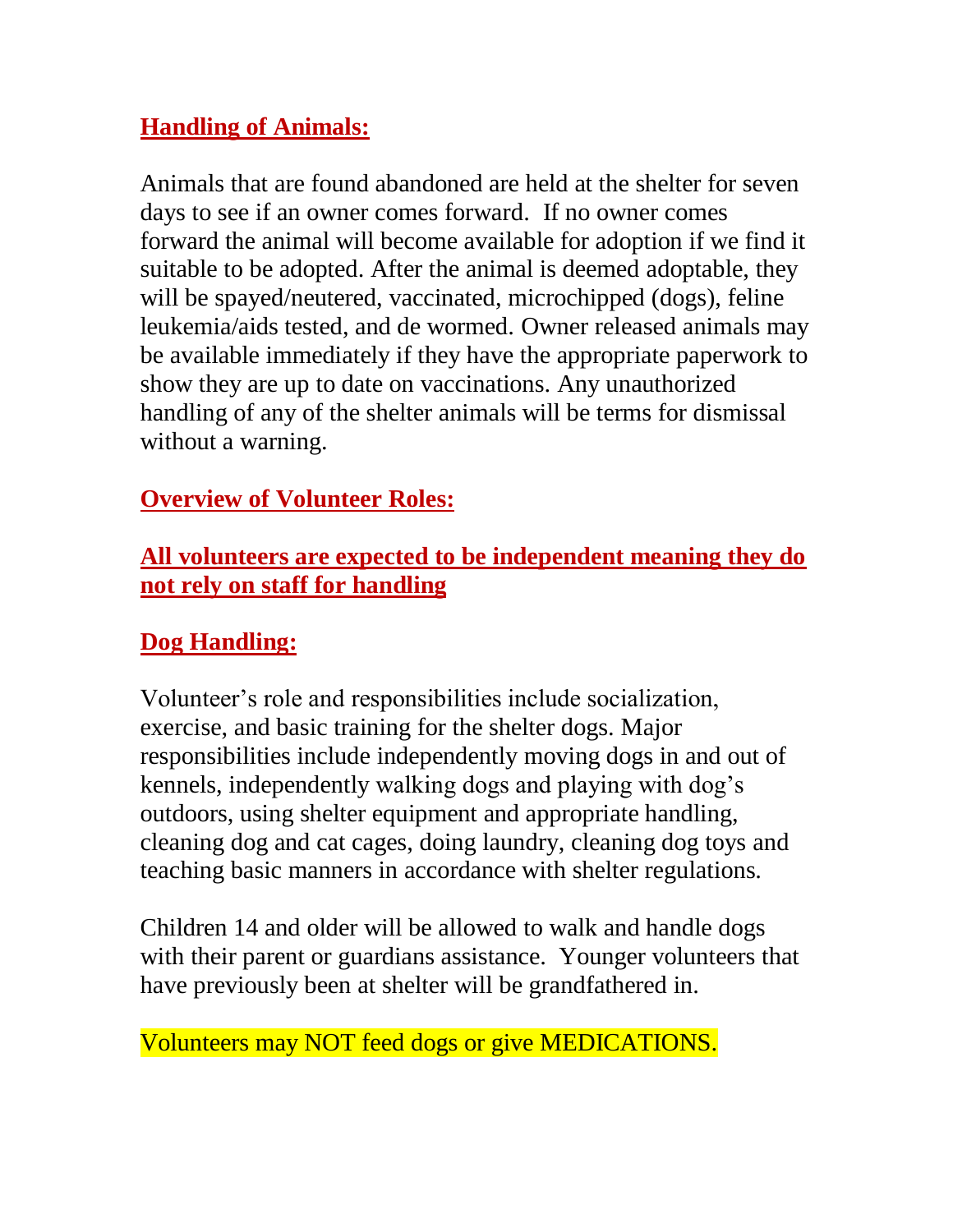Commitment: Volunteers must attend the hour long orientation at DCAS shelter and pass a test before handling dogs . This test is multiple choice but may include other questions as well. This test is considered a pass/fail. If you fail, you will be required to complete another orientation. If you fail the second orientation test you will be excused from becoming a volunteer or you will be given the option to work with cats.

If you pass, you will be required to go through a four hour dog handling course which includes both a written and physical test. Please inquire about the dates available for the dog handling class. No volunteer may handle or clean dogs until they have passed both sessions. Once you have completed and passed this test with Stephanie Williams you will be provided your T-Shirt and Dog Leash. You will be required to pay a non-refundable \$15.00 fee for the dog leash which you must bring as part of your uniform every time you come to the facility.

### **Cat Handling:**

Volunteer's roles and responsibilities include socialization, exercise and basic training for the shelters cats. Major responsibilities include cleaning cat cages, cleaning cat dishes, cleaning the cat room, cleaning cat toys and doing laundry.

### Volunteers may NOT give cats MEDICATIONS

Commitment: Volunteers must attend an hour long orientation at DCAS shelter and pass a test before handling cats. This test is multiple choice but may include other questions as well. This test is considered a pass/fail. If you fail you will be required to complete another orientation. If you fail the second orientation test you will be excused from becoming a volunteer.